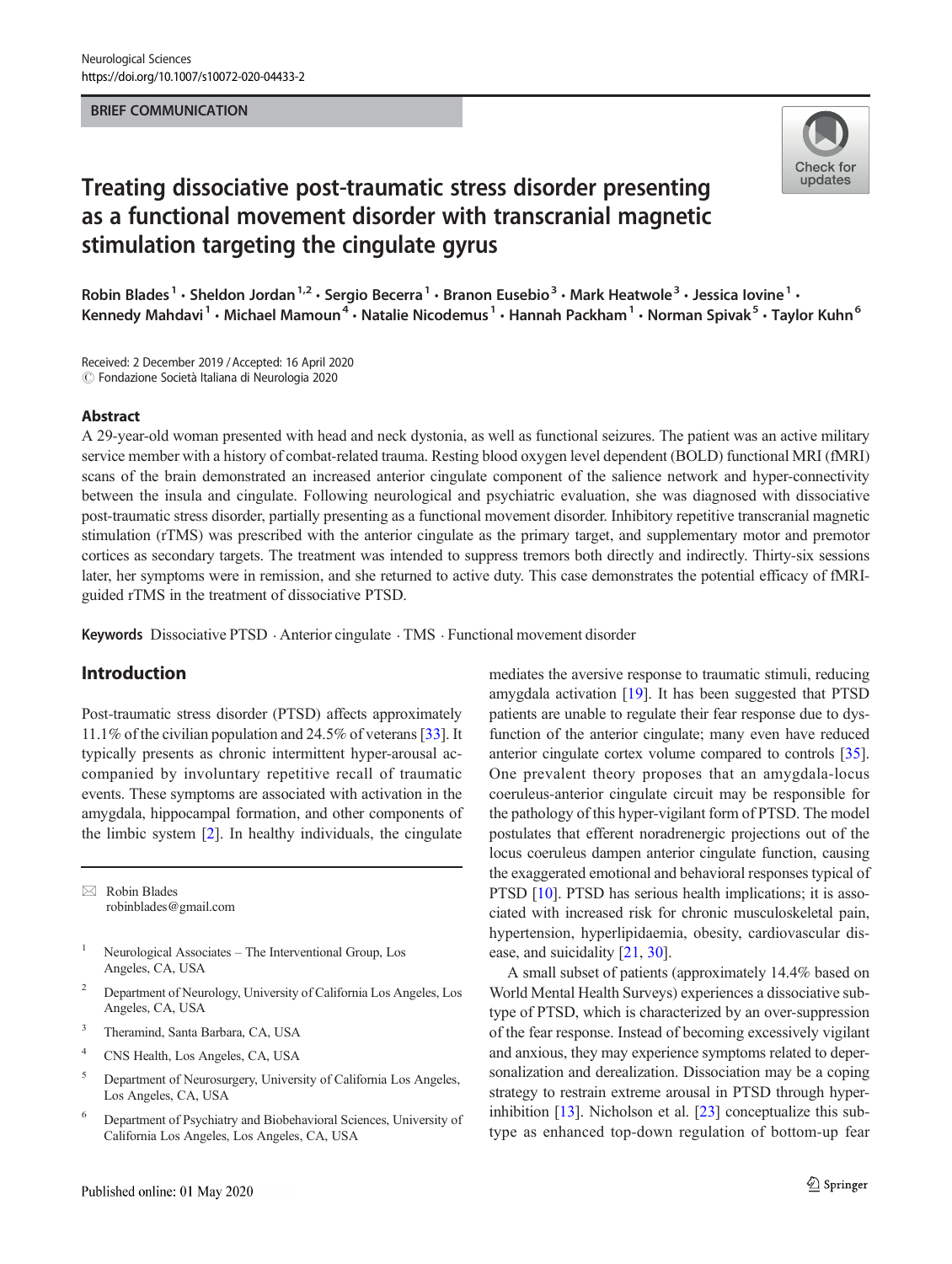processes. Dissociative PTSD is associated with childhood trauma exposure and comorbid psychiatric disorders such as depression. It is also more likely to affect females and people who do not racially identify as white [\[34\]](#page-5-0).

Military exposures frequently result in dissociative issues. An analysis of Vietnam War veterans exposed to trauma found that 32% of veterans with PTSD had discrete dissociation. Another study discovered higher levels of dissociation in combat-related PTSD cases than non-combat-related cases; even in subjects without PTSD, combat exposure was associated with more dissociation [\[26](#page-4-0)]. Veterans with PTSD already have a worse quality of life than other veterans; they suffer from poorer health, increased disability, and greater functional impairment. Dissociation worsens their outcomes: increased PTSD symptom severity, more drug abuse issues, and additional psychiatric comorbidities. Dissociation is most predictive of functional impairment in veterans and is correlated with worse cognitive performance in memory, attention, and executive function tasks [[3\]](#page-4-0).

The dissociative subtype of PTSD has unique neurobiological correlates, mainly in the limbic and prefrontal regions [\[16\]](#page-4-0). Trauma reminders are correlated negatively with right anterior insula activation and positively with medial prefrontal and dorsal anterior cingulate cortex activation [[17](#page-4-0)]. Other neuroimaging studies have found increased connectivity between the amygdala and prefrontal regions involved in emotional regulation, as well as between the amygdala and periaqueductal gray, which is involved in fear processing [\[11,](#page-4-0) [22](#page-4-0)]. Daniels et al. [\[6](#page-4-0)] also found increased gray matter volume in the right middle frontal gyrus, an area which downregulates emotional arousal, and decreased gray matter volume in the right inferior temporal gyrus, which is involved in visual processing and object recognition. Additional changes related to dissociative episodes occur in the stria terminalis, cerebellum, vestibular nuclei, and other functional associated regions [\[12](#page-4-0), [28,](#page-4-0) [29\]](#page-4-0).

Many treatments have been attempted to help this relatively refractory group of PTSD patients, including cognitive processing therapy (CPT), prolonged exposure (PE), eye movement desensitization and reprocessing (EMDR), and narrative exposure therapy (NET) [\[31\]](#page-5-0). Although exposure-based treatments have proven fairly effective for non-dissociative PTSD, dissociative patients typically end treatment with higher symptom severity and may lose gains [\[5](#page-4-0)]. Studies suggest that dissociative pathologies may prevent emotional engagement with trauma-related information, undermining CPT's effectiveness [[17,](#page-4-0) [18](#page-4-0)]. New options specific to the dissociative PTSD neuropathology are needed.

Transcranial magnetic stimulation may be a promising technique for treating dissociative PTSD considering early successes using TMS to treat classical PTSD patients [[24](#page-4-0)]. Osuch et al. [[25\]](#page-4-0) found a greater improvement for hyperarousal symptoms in PTSD patients with rTMS compared

with sham, and Kozel et al. [\[15](#page-4-0)] corroborated this finding by establishing the superior effectiveness of CPT and rTMS on the right dorsolateral prefrontal cortex as opposed to CPT and sham (sustained up to 6 months afterward). These studies suggest that rTMS may have some applicability to dissociative PTSD as well, though likely with different targets.

Dissociative disorders are frequently accompanied by movement disorders. Unexplained motor symptoms are the most common predecessors to emergency psychiatric admissions for dissociative patients [[4\]](#page-4-0). rTMS has been successfully used to treat functional movement disorders. Although the pathology is unclear and the presentation is heterogeneous, one theory of dystonia asserts that hyperexcitability of the contralateral motor cortex triggers the disorder, which is characterized by sustained abnormal muscle contraction. The application of rTMS on the contralateral premotor cortex and supplementary motor area has been used to reduce motor cortex excitability [\[1](#page-4-0), [20\]](#page-4-0). As the site of self-initiated voluntary movement, the supplementary motor area has become a common TMS target used to treat movement disorders such as Parkinson's disease [\[7](#page-4-0), [9](#page-4-0)].

The present case of dissociative PTSD due to military exposure was characterized by a functional movement disorder including torticollis and prolonged recurrent total body clonic spasms. TMS targeting the cingulate, premotor, and supplementary motor cortex was applied in attempts to treat the dissociative PTSD and dystonic movements.

## Methodology

#### Data acquisition

All structural and functional data was acquired on a 1.5 T Siemens Espree scanner with a 16-channel head coil (Erangen, Germany). The structural images were acquired in high spatial resolution in order to properly align subject data to standard atlas space. The structural data was a magnetizationprepared, rapid-acquisition gradient-echo (MPRAGE) T1 weighted sequence ( $TR = 1810$  ms;  $TE = 3.50$  ms;  $FoV =$  $180 \times 240$  mm; resolution 1 mm isotropic). BOLD image acquisitions were 8 min and 20 s long. The functional sequence was acquired while the subject was at rest ( $TR =$ 2500 ms;  $TE = 30$  ms;  $FoV = 192 \times 192$  mm; resolution 4 mm isotropic; 200 spatial volumes).

#### Resting BOLD preparation

The fMRI data was cleaned in order to produce interpretable results. Preprocessing was done using tools from the FMRIB Software Library [\[14](#page-4-0), [32,](#page-5-0) [36](#page-5-0)]. The skull was de-stripped from the brain; the image was motion corrected and realigned to the middle volume using MCFLIRT; the global mean signal was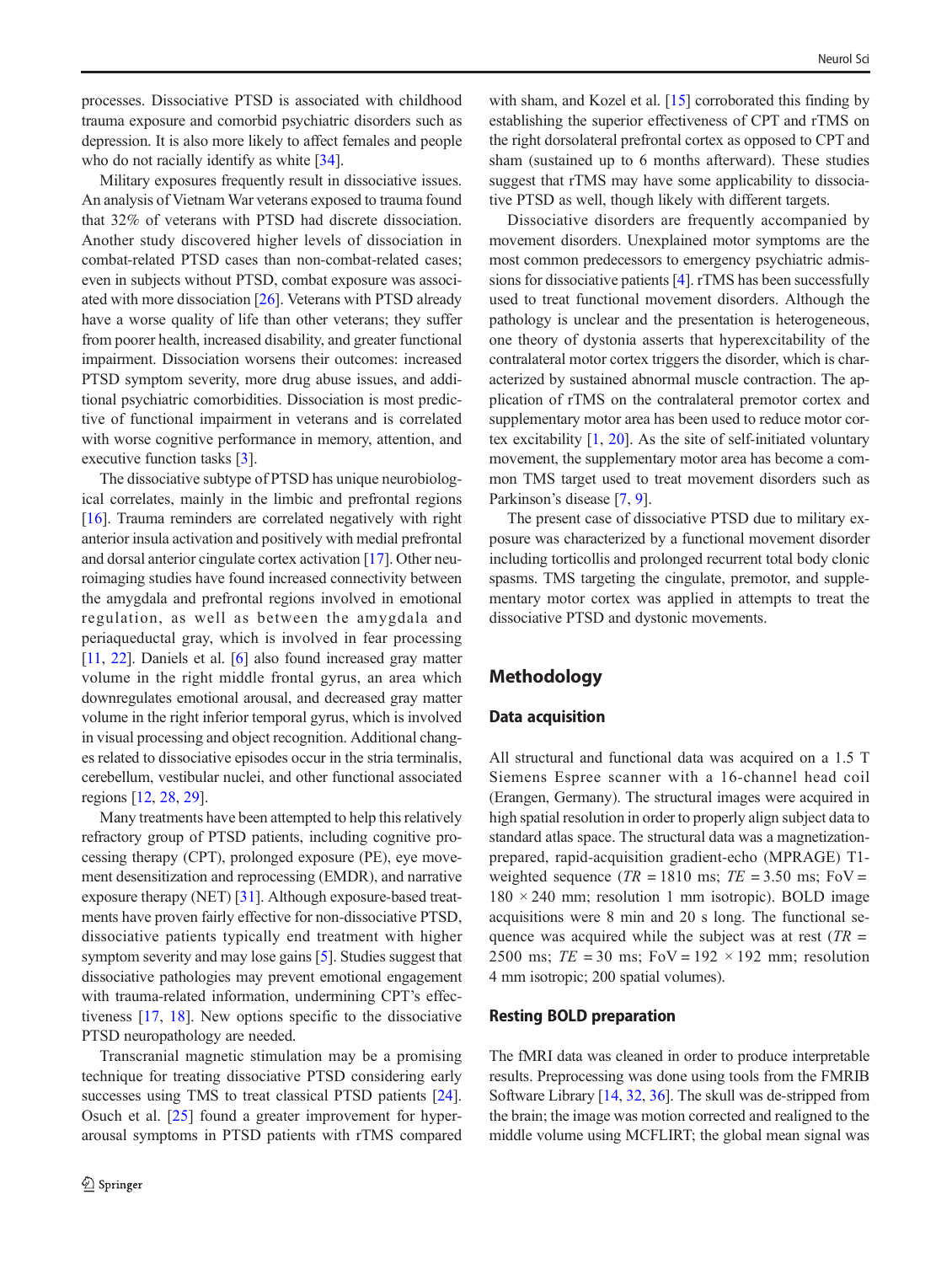<span id="page-2-0"></span>

Fig. 1 Functional connectivity map: unilateral insula seed with hyperconnectivity to the anterior cingulate

normalized; and finally it was spatial smoothed with 5 mm FWHM. To further correct for motion artifact, the independent component analysis strategy for automatic removal of motion artifact (ICA-AROMA) was used [[27](#page-4-0)]. A high pass filter was also applied.

#### Statistical analysis

Functional connectivity, also known as seed analysis, is a method that has been widely implemented to analyze BOLD imaging. It correlates temporal fluctuations in the BOLD signal between a seed of interest and spatially distinct brain regions. This method is used to identify functional relationships between neuroanatomical structures, resulting in a connectivity map. Given the role of the amygdala and insula in mediating anxiety, both were selected, independently and unilaterally, as functional connectivity seeds in order to investigate PTSD networks.

Functional connectivity maps may also be used to differentiate subject groups using group analysis. In the case of this patient, each functional connectivity map was compared with a control groups' corresponding functional connectivity map. The control group consisted of 47 non-psychiatric subjects recruited from Los Angeles Neurology clinics. Subjects with head trauma, neurodegenerative disorders, or psychiatric conditions were excluded. All study procedures were IRB approved and all participants provided written informed consent.

## Case description

Patient was a 29 year-old woman and active air force service member with a history of combat-related trauma. She experienced difficulty with a military training course due to a recurring muscle spasm in the right side of the face, as well as limited neck rotation and extension. She also suffered from right arm tremors, body jerks, and on a few occasions, a full body spasm. Symptom onset was triggered by loud alarms sounding. After a particularly acute episode, patient demonstrated slow repetitive speech and global weakness in all four extremities. She experienced persistent muscle spasms in head and neck muscles, predominantly on right side after the incident. She had no history of stroke or seizure disorder (confirmed with EEG). A variety of medications proved ineffective, including clonazepam, Baclofen, Sinemet, Flexeril, and pain medications. Her multi-focal dystonia symptoms persisted without modifying factors or trick maneuvers, except in sleep.

Patient did not report being anxious, and no acute signs of anxiety were apparent, although she was mildly depressed. Her medical imaging study included a T1 structural image, T2 Flair, resting blood oxygen level dependent (BOLD) functional MRI (fMRI), and arterial spin labeling (ASL). The anatomical and ASL images were unremarkable. Although the default mode network appeared normal, the salience network, identified from resting BOLD using independent components analysis, showed hyper-connectivity of the anterior cingulate and insula (Fig. 1). A functional connectivity analysis using unilateral insula as the seed region confirmed hyperconnectivity to the anterior cingulate. Findings were similar for both left and right insula functional connectivity. A seed analysis of the amygdala appeared normal.

Group analysis confirmed hyper-connectivity between the insula and anterior cingulate, as well as minimal contralateral

Fig. 2 Statistical functional connectivity map: left and right insula seeds with hyperconnectivity to the anterior cingulate

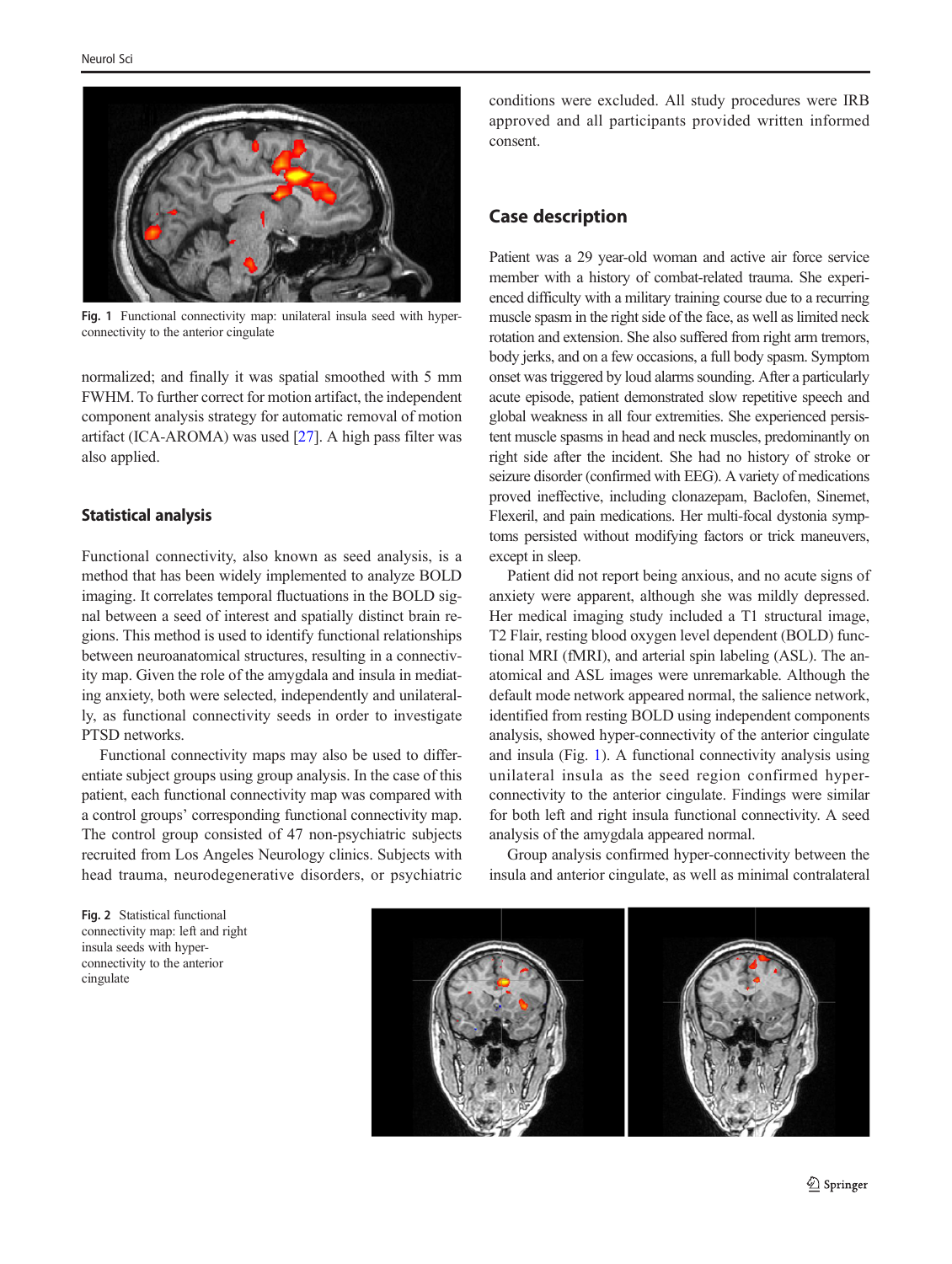Fig. 3 Statistical functional connectivity map: left and right amygdala seeds with relatively little connectivity to contralateral amygdala



amygdala connectivity. The z-score maps below demonstrate statistically significant unusual connectivity between the insula and anterior cingulate for both the left and right insula seed regions (Fig. [2\)](#page-2-0). We performed the same statistical analysis on the patient's BOLD imaging using the left and right amygdala as seed regions, and confirmed minimal activation in the contralateral amygdala (Fig. 3).

The patient was diagnosed with dissociative PTSD accompanied by functional dystonia. After failing various treatments including psychotherapy, exposure therapy, and counseling, she was prescribed inhibitory rTMS with cingulate as primary target and supplementary motor area (SMA) and premotor cortex (PMC) as secondary targets. She had 36 rTMS sessions at 1 Hz over the course of 2 months: 36 cingulate, 2 PMC (right and left), and 32 supplementary motor area treatments. Treatment led to more articulate speech, reduced motor twitching, and improved mood as recorded by the following questionnaires: Beck Depression Inventory 2 (BDI-2), Generalized Anxiety Disorder 7 (GAD-7), Patient Health Questionnaire 9 (PHQ-9), Beck Anxiety Inventory (BAI), and Toronto Western Spasmodic Torticollis Rating Scale (TWSTRS) (Fig. 4). She reported a Global Rating of Change (GRC) of 1, reflecting a positive improvement. After 36 TMS sessions, she was able to return to active duty.



Fig. 4 Questionnaire results: before and after TMS treatment

#### **Discussion**

The present case study demonstrates a dissociative form of PTSD with a functional movement disorder. Lack of experiential anxiety and amygdala activation suggested that the patient was suffering from a dissociative subtype of PTSD; this hypothesis was supported by the discovery of hyperconnectivity between the anterior cingulate and insula, which suggests over-suppression of the fear response. Additionally, as a woman of color with military exposure and depression, the patient is in a more high-risk demographic category for dissociative PTSD [[34\]](#page-5-0).

The patient was prescribed inhibitory rTMS with the anterior cingulate as the primary target. This treatment aimed to counterbalance the excessive activation of the anterior cingulate seen in her neuroimaging, and by extension, to decrease over-inhibition of the amygdala. She was monitored for any subsequent increase in anxiety, but none occurred. Inhibitory rTMS was also prescribed for the supplementary and premotor motor cortices to help reduce the dystonic symptoms directly by downregulating internally generated movement. Her mood and motor control improved greatly during the course of treatment. After 2 months, her emotional and physical symptoms subsided sufficiently that she was able to return to active duty.

Although the exact mechanisms behind her dystonia remain unclear, Enders et al. [\[8](#page-4-0)] suggested that anxiety and dystonia might share common pathophysiological mechanisms, which in this case may have allowed suppressed activation in the amygdala to infect motor processes. Whether this was the result of a direct neurophysiological relationship between anxiety and dystonia, or an indirect relationship mediated by operantly reinforced avoidant behaviors, is uncertain. This phenomenon requires further research.

This case demonstrates the potential power of rTMS to treat dissociative PTSD. To our knowledge, this methodology is novel in the world of dissociative PTSD and presents a useful alternative to therapy-based approaches that do not apply well to this specific subtype. As a case report, this study is limited to a single subject and is not controlled or blinded, which limits generalizability. Further studies are needed to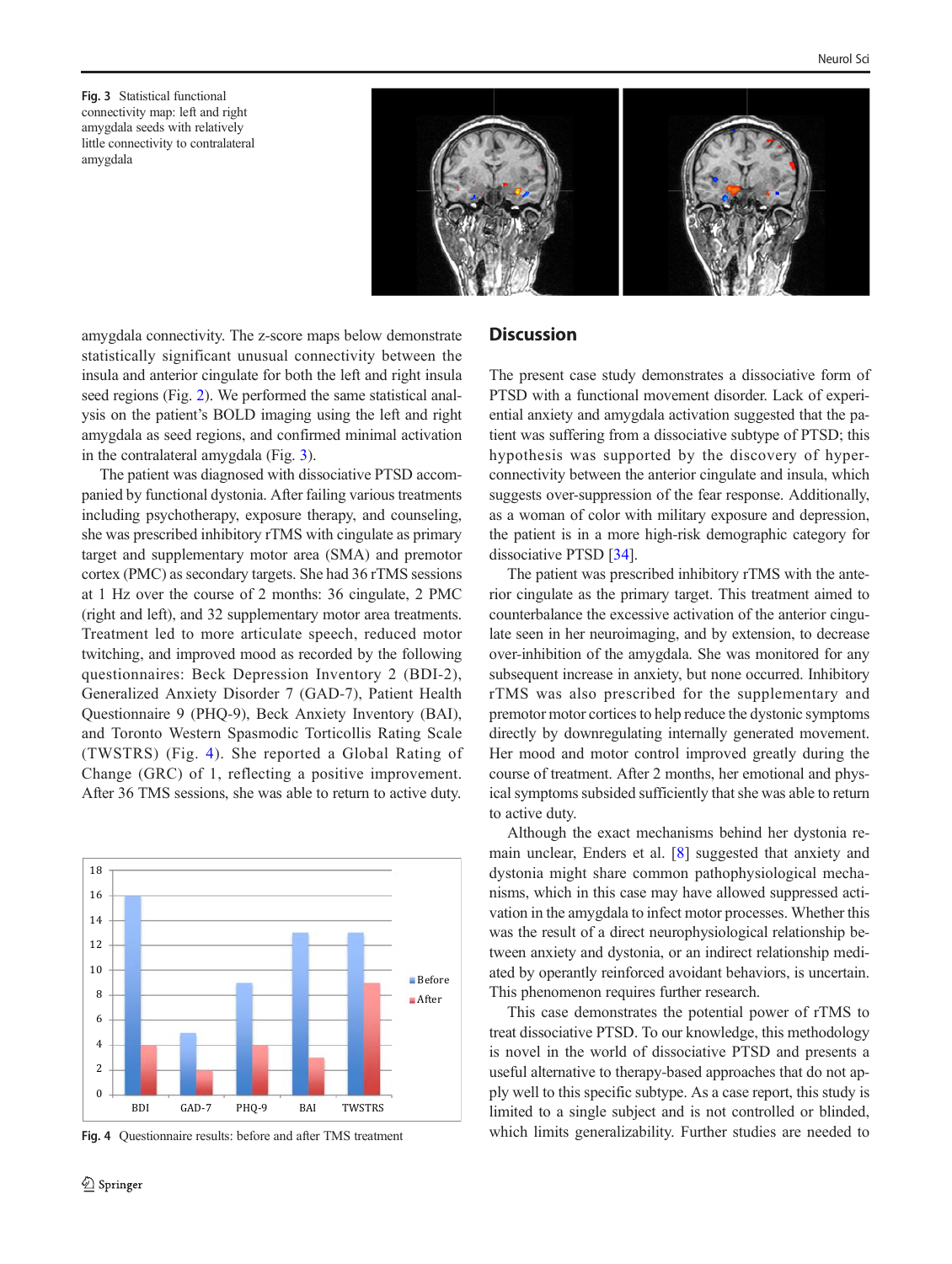<span id="page-4-0"></span>explore the application of rTMS in dissociative PTSD and more fully validate this treatment technique.

### Compliance with ethical standards

Conflict of interest The authors declare that they have no conflict of interest.

Ethical approval All procedures followed were in accordance with the ethical standards of the responsible committee on human experimentation (institutional and national) and with the Helsinki Declaration of 1975, and the applicable revisions at the time of the investigation. Informed consent was obtained from all patients for being included in the study.

## References

- 1. Asanuma K, Carbon-Correll M, Eidelberg D (2005) Neuroimaging in human dystonia. J Med Investig 52:272–279
- 2. Baker D, Risbrough V Behavioral neurobiology of PTSD, Curr Top Behav Neurosci. 38:229–248
- 3. Boyd J, Protopopescu A, O'Connor C, Neufeld R, Jetly R, Hood H, Lanius R, McKinnon MC (2018) Dissociative symptoms mediate relation between PTSD symptoms and functional impairment in a sample of military members, veterans, and first responders with PTSD. Eur J Psychotraumatol 9(1):1463794
- 4. Brand B, Myrick A, Sar V, Lanius R (2011) Chapter section 106 psychogenic movement disorders and other conversion disorders trauma and dissociation: clinical manifestations, diagnosis, epidemiology, pathogenesis and treatment. Cambridge University Press
- 5. Cloitre M, Petkova E, Wang J, Lu F (2012) An examination of the influence of a sequential treatment on the course and impact of dissociation among women with PTSD related to childhood abuse. Depress Anxiety 29(8):709–717
- 6. Daniels JK, Frewen P, Theberge J, Lanius RA (2016) Structural brain aberrations associated with the dissociative subtype of posttraumatic stress disorder. Acta Psychiatr Scand 133(3):232–240
- 7. Deiber MP, Honda M, Ibañez V, Sadato N, Hallett M (1999) Mesial motor areas in self-initiated versus externally triggered movements examined with FMRI: effect of movement type and rate. J Neurophysiol 81(6):3065–3077
- 8. Enders L, Spector JT, Altenmuller E, Schmidt A, Klein C, Jabush HC (2011) Musicians dystonia and comorbid anxiety: two sides of one coin? Mov Disord 26(3):539–542
- Hamada M, Ugawa Y, Tsuji S (2008) High-frequency rTMS over the supplementary motor area for treatment of Parkinson's disease. Mov Disord 23(11):1524–1531
- 10. Hamner MB, Lorberbaum JP, George MS (1999) Potential role of the anterior cingulate cortex in PTSD: review and hypothesis. Depress Anxiety 9(1):1–14
- 11. Harricharan S, Rabellino D, Frewen PA, Densmore M, Theberge J, McKinnon MC, Schore AN, Lanius RA (2016) fMRI functional connectivity of the periaqueductal gray in PTSD and its dissociative subtype. Brain and Behavior 6(12):e00579. [https://doi.org/10.1002/](https://doi.org/10.1002/brb3.579) [brb3.579](https://doi.org/10.1002/brb3.579)
- 12. Harricharan S, Nicholson AA, Densmore M, Théberge J, McKinnon MC, Neufeld RW, Lanius RA (2017) Sensory overload and imbalance: resting-state vestibular connectivity in PTSD and its dissociative subtype. Neuropsychologia 106:169–178
- 13. Huijstee J, Vermetten E (2017) The dissociative subtype of posttraumatic stress disorder: research update on clinical and neurobiological features. In: Vermetten E
- 14. Jenkinson M, Beckmann CF, Behrens TE, Woolrich MW, Smith SM (2012) FSL. NeuroImage 62(2):782–790
- 15. Kozel FA, Motes MA, Didehbani N, DeLaRosa B, Bass C, Schraufnagel CD, Jones P, Morgan CR, Spence JS, Kraut MA, Hart J Jr (2018) Repetitive TMS to augment cognitive processing therapy in combat veterans of recent conflicts with PTSD: a randomized clinical trial. J Affect Disord 229:506–514
- 16. Lanius RA, Williamson PC, Boksman K, Densmore M, Gupta M, Neufeld RW et al (2002) Brain activation during script-driven imagery induced dissociative responses in PTSD: a functional magnetic resonance imaging investigation. Biol Psychiatry 52(4):305– 311
- 17. Lanius RA, Vermetten E, Loewenstein RJ, Brand B, Schmahl C, Bremner JD, Spiegel D (2010) Emotion dysregulation in PTSD: neurobiological and clinical evidence for a dissociative subtype. Am J Psychiatry 167(6):640–647
- 18. Laycox LH, Foa EB, Morral AR (1998) Influence of emotional engagement and habituation on exposure therapy for PTSD. J Consult Clin Psychol 66(1):185–192
- 19. Liberzon I, Taylor SF, Amdur R, Jung TD, Chamberlain KR, Minoshima S, Koeppe RA, Fig LM (1999) Brain activation in PTSD in response to trauma-related stimuli. Biol Psychiatry 45(7):817–826
- 20. Lozeron P, Poujois A, Richard A, Masmoudi S, Meppiel E, Woimont F, Kubis N (2016) Contribution of TMS and rTMS in the understanding of the pathophysiology and in the treatment of dystonia. Front Neural Circuits 10:90. [https://doi.org/10.3389/fncir.](https://doi.org/10.3389/fncir.2016.00090) [2016.00090](https://doi.org/10.3389/fncir.2016.00090)
- 21. McFarlane AC (2010) The long-term costs of traumatic stress: intertwined physical and psychological consequences. World Psychiatry 9(1):3–10
- 22. Nicholson AA, Densmore M, Frewen PA, Theberge J, Neufeld RW, McKinnonc MC, Lanius RA (2015) The dissociative subtype of posttraumatic stress disorder: unique resting-state functional connectivity of basolateral and centromedial amygdala complexes. Neuropsychopharmacology 40(10):2317–2326
- 23. Nicholson AA, Friston KJ, Zieidman P, Harricharan S, McKinnon MC, Densmore M et al (2017) Dynamic causal modeling in PTSD and its dissociative subtype: bottom-up versus top-down processing within fear and emotion regulation circuitry. Hum Brain Mapp 38(11):5551–5561
- 24. Novakovic V, Sher L, Kyle AB, Mindes J, Golier JA, Yehuda R (2011) Brain stimulation in posttraumatic stress disorder. Eur J Psychotraumatol 2(1):5609
- 25. Osuch EA, Benson BE, Luckenbaugh DA, Geraci M, Post RM, McCann U (2009) Repetitive TMS combined with exposure therapy for PTSD: a preliminary study. J Anxiety Disord 23(1):54–59
- 26. Özdemir B, Celik C, Oznur T (2015) Assessment of dissociation among combat-exposed soldiers with and without posttraumatic stress disorder. Eur J Psychotraumatol 6:26657
- 27. Pruim RHR, Mennes M, Buitelaar JK, Beckmann CF (2015) Evaluation of ICA-AROMA and alternative strategies for motion artifact removal in resting state fMRI. NeuroImage 112:278–287
- 28. Rabellino D, Densmore M, Harricharan S, Jean T, McKinnon MC, Lanius RA (2018a) Resting-state functional connectivity of the bed nucleus of the stria terminalis in post-traumatic stress disorder and its dissociative subtype. Hum Brain Mapp 39(3):1367–1379
- Rabellino D, Densmore M, Théberge J, McKinnon MC, Lanius RA (2018b) The cerebellum after trauma: resting-state functional connectivity of the cerebellum in posttraumatic stress disorder and its dissociative subtype. Hum Brain Mapp 39(8):3354–3374
- 30. Ramsawh HJ, Fullerton CS, Mash HB, Ng TH, Kessler RC, Stein MB, Ursano RJ (2014) Risk for suicidal behaviors associated with PTSD, depression, and their comorbidity in the U.S. Army. J Affect Disord 161:116–122